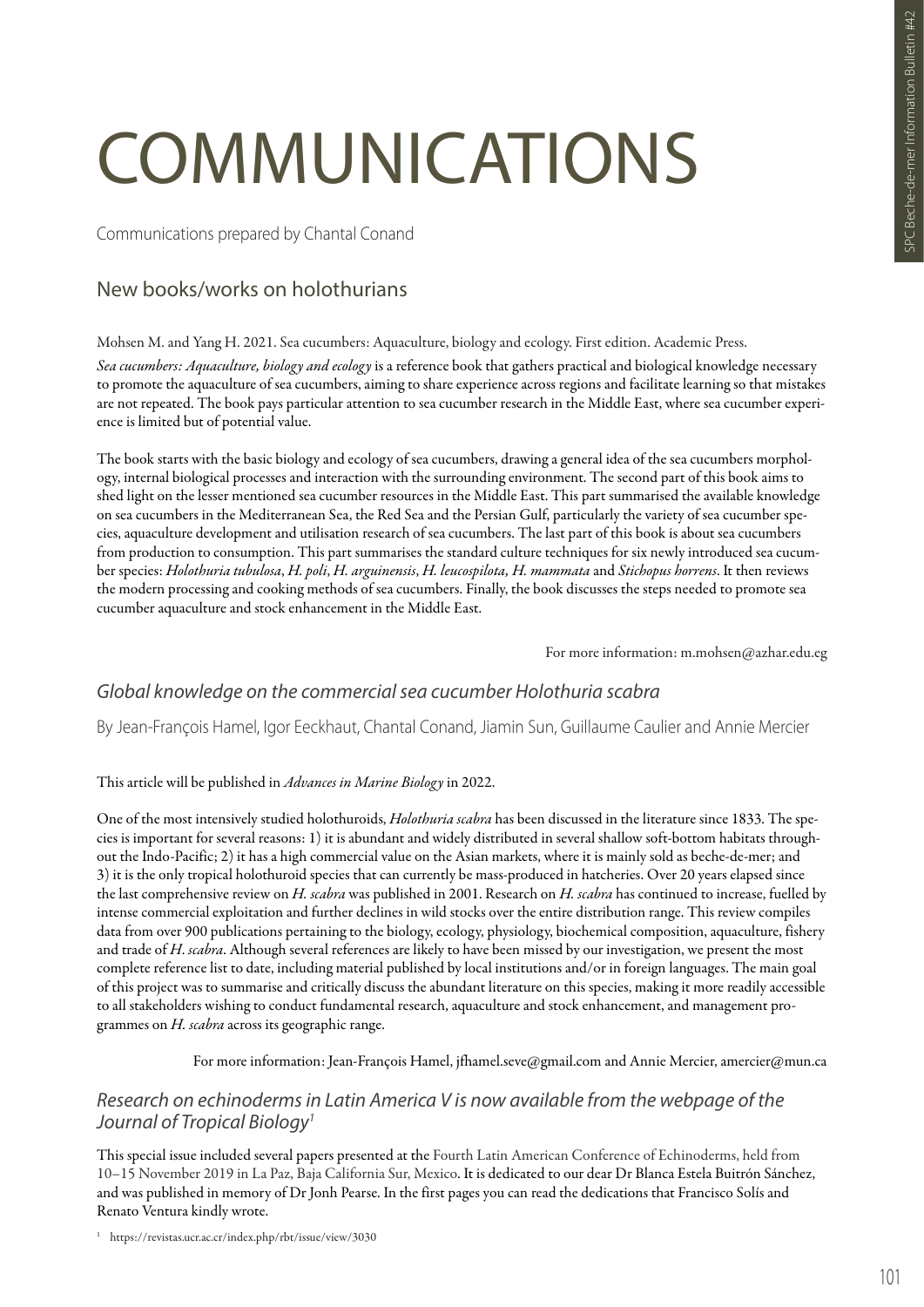The contributions on holothurians are:

Feeding habits of *Holothuria* (*Stauropora*) *fuscocinerea* (Echinodermata: Holothuroidea) in a Mexican Pacific reef By Brenda Maya-Alvarado, Laura-Georgina Calva-Benítez, Rebeca Granja-Fernández, Jessica Pérez-López, Andrés López-Pérez

First record of the genus *Leptopentacta* (Cucumariidae: Colochirinae) for the Nicaraguan Caribbean. By Francisco-Alonso Solís-Marín, Osmar-Benito Sandino, Carlos-Andrés Conejeros-Vargas, Andrea-Alejandra Caballero-Ochoa

Reproductive cycle of the sea cucumber *Holothuria forskali* (Holothuriida: Holothuriidae) in the Ría de Vigo (NW of Spain) By Tania Ballesteros, Ana Tubío, Rosana Rodríguez, Alba Hernández, Damián Costas, Jesús Troncoso

Expansion of the genus *Massinium* (Holothuroidea: Thyonidae) to the American continent and description of a new species By Francisco-A. Solís-Marín, Alfredo Laguarda-Figueras, Carlos-A. Conejeros-Vargas, Andrea-A. Caballero-Ochoa, Alicia Durán-González

New records of the family Cucumariidae (Holothuroidea: Dendrochirotida) for the Mexican Pacific By Daniel-M. Sánchez-Alonzo, Francisco-A. Solís-Marín, Carlos-A. Conejeros-Vargas

Translation of two articles by J.M. Lawrence

## *Catalogue Raisonné of the Families, Genera and Species of the Class of Echinoderms*

Agassiz L. and Desor E. 2020. Catalogue Raisonné of the families, genera and species of the class of echinoderms: A translation of Agassiz L. and Desor E. 1846. Catalogue raisonné des familles des genres et des espèces de la Classe de Echinodermes. Annales des sciences naturelles, volume 6, series 3, p. 305–374. (translated by J.M. Lawrence). https://doi.org/10.5038/bin. books.1024

#### *Memoir on the Synapte of Duvernoy (Synapta Duvernæa A. de. Q.)*

de Quatrefages A. 2021. Memoir on the Synapte of Duvernoy (Synapta Duvernæa A. de. Q.): A translation of de Quatrefages A. 1842. Mémoire sur la Synapte de Duvernoy (Synapta Duvernæa A. de Q.). Annales des sciences naturelles. Zoology. Series 2, volume 17, p. 19–93. (translated by J.M. Lawrence). https://doi.org/10.5038/bin.books.1031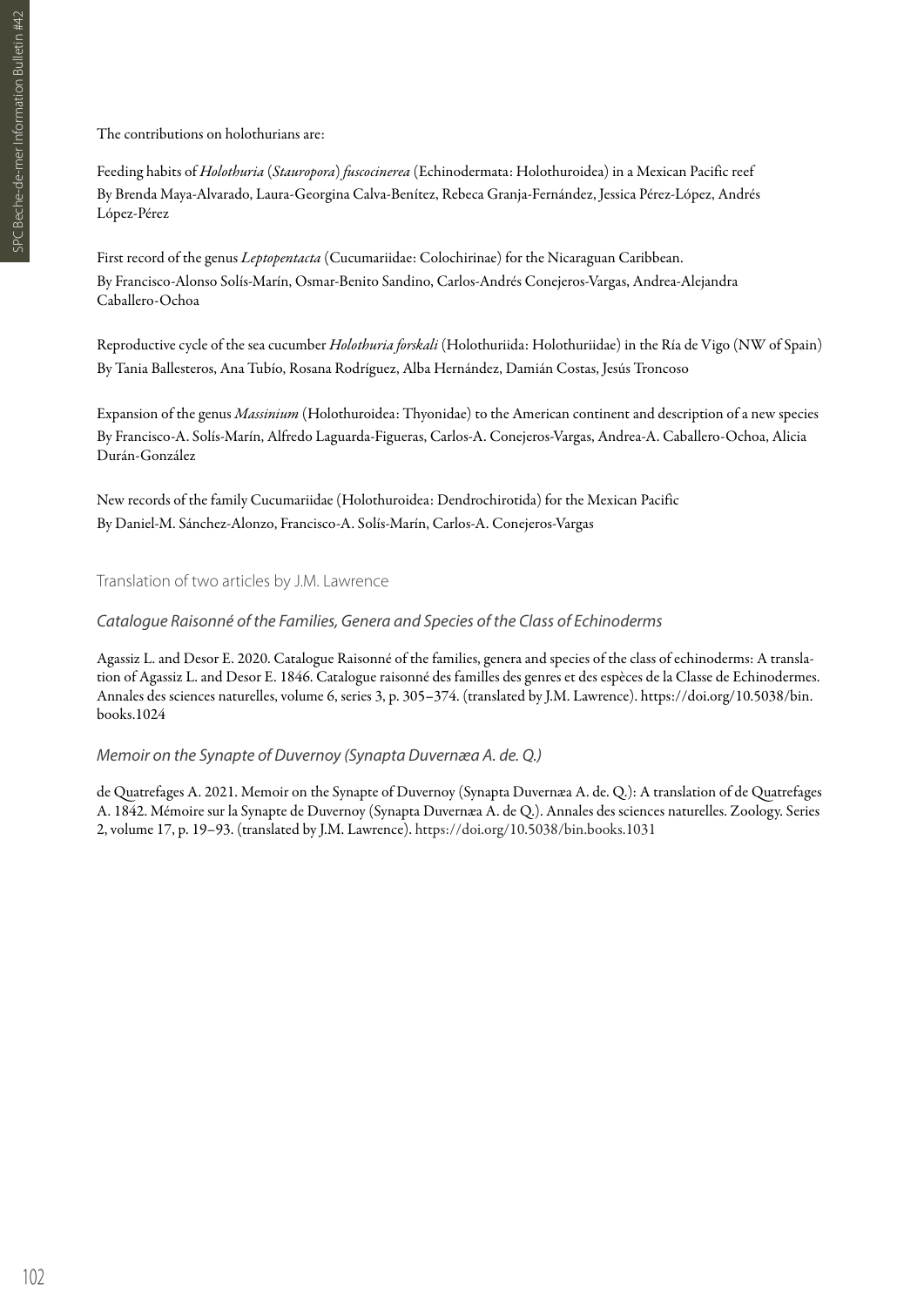# Statistics on publications published in 2021 related to holothurians

by Chantal Conand

A Google Alert, using the word "holothurian", was set up for the period January to December 2020. The same method had first been used in 2016 to produce the article "Bibliography on holothurians: Access to modern tools to follow new publications", which was published in the SPC Beche-de-Mer Information Bulletin #36.2

| <b>Months</b> | <b>General bio-</b><br>logy, ecology | <b>Biochemistry,</b><br>microbiology | <b>Genetics</b>         | Aquaculture    | Fishery,<br>socioeconomics | Total/month |
|---------------|--------------------------------------|--------------------------------------|-------------------------|----------------|----------------------------|-------------|
| January       | 10                                   | 5                                    | $\overline{2}$          | 3              | $\overline{2}$             | 22          |
| February      | 10                                   | 6                                    | 3                       | $\overline{2}$ | $\overline{2}$             | 23          |
| March         | 11                                   | $\overline{3}$                       | $\pmb{0}$               | $\overline{4}$ | $\overline{4}$             | 22          |
| April         | 11                                   | $\overline{7}$                       | $\mathbf 1$             | $\pmb{0}$      | 6                          | 25          |
| May           | $\boldsymbol{6}$                     | 10                                   | $\overline{2}$          | $\overline{2}$ | $1\,$                      | 21          |
| June          | $\overline{7}$                       | 9                                    | $\mathbf 1$             | $\mathbf{1}$   | $\mathbf{1}$               | 19          |
| July          | 8                                    | 5                                    | $\overline{3}$          | 8              | $\overline{3}$             | 27          |
| August        | 12                                   | $\overline{4}$                       | $\overline{\mathbf{4}}$ | $\overline{4}$ | $\mathbf{1}$               | 25          |
| September     | 6                                    | 8                                    | 5                       | 5              | $\overline{3}$             | 27          |
| October       | $\mathsf{3}$                         | $\overline{2}$                       | $\mathbf{1}$            | $\overline{2}$ | 4                          | 12          |
| November      | $\mathsf g$                          | 6                                    | $\overline{2}$          | $\pmb{0}$      | $\overline{2}$             | 19          |
| December      | 6                                    | 3                                    | $\pmb{0}$               | $\mathbf 0$    | 5                          | 14          |
| <b>Total</b>  | 99                                   | 68                                   | 24                      | 31             | 34                         | 256         |
| Ratio %       | 39%                                  | 27%                                  | 9%                      | 12%            | 13%                        |             |

**Table 1.** Number of documents related to holothurians published in 2021, from 1 January to 31 December.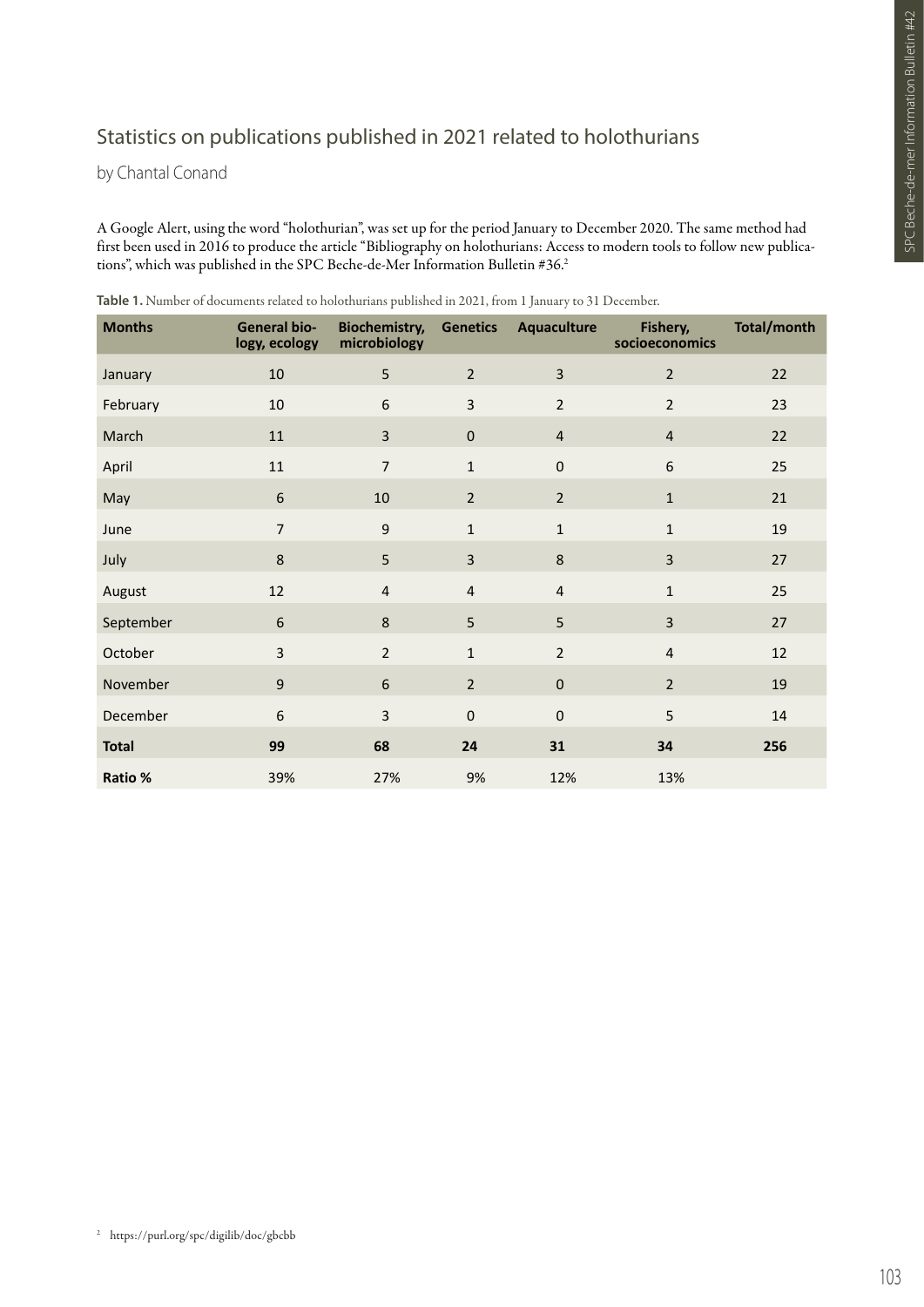## Information collected on the Internet

## *Crocodiles kill two divers hunting for sea cucumbers in Solomon Islands after ban lifted3* by Tahlea Aualiitia

Two men have been killed in separate crocodile attacks in Solomon Islands while diving for sea cucumbers at night.

#### Key points:

- A sea cucumber catch can earn Pacific divers hundrers of dollars.
- The lifting of a sea cucumber ban has sparked a harvesting craze.
- Crocodile population are booming in the Solomon Islands

The deaths last week of a 36-year-old man and another man in his 20s came less than a month after the country lifted a ban on harvesting the marine animal called beche-de-mer, in order to boost the economy after COVID-19.

Royal Solomon Islands Police Force Provincial Assistant Commissioner Joseph Maneluga said he was concerned about the attacks, which occurred just a day apart.

"I think the people are going crazy because of the reopening of the beche-de-mer," he said.

"And the population of crocodiles is really increasing, and so that is the threat that we have."

## *Sea cucumber crime is a thing, and this is where it's happening4* by Frank Jacobs

A "seafood mafia" is plying the waters between India and Sri Lanka to satisfy China's appetite for an increasingly rare delicacy.

Sri Lanka's legal market for sea cucumbers next to India's illegal one is proving too tempting a proposition for poachers.

Long a delicacy in China and East Asia, sea cucumbers are now also becoming a rarity worldwide.

India has outlawed the trade, inaugurated a marine reserve, and put together a law enforcement task force.

But the trade remains legal in Sri Lanka, which has become the hub for widespread "seafood laundering".

## *Sea cucumbers pinch out "5 Eiffel Towers' worth" of poop per reef, per year5*

#### by Nicoletta Lanese

Sea cucumbers – those chubby tubes of flesh that scooch around the ocean floor – have a very special talent: The tubular creatures are elite poopers, collectively expelling more than 64,000 tonnes of sandy poop out of their bottoms each year.

That's not an estimate for the entire globe; that's how much sea cucumbers poop on a single coral reef, per year. And even that tremendous number may be an underestimate, according to a new study, published Feb. 2 in the journal Coral Reefs.6

Williamson J.E., Duce S., Joyce K.E. et al. 2021. Putting sea cucumbers on the map: Projected holothurian bioturbation rates on a coral reef scale. Coral Reefs 40:559–569

## *Les nouvelles formes de pêche à Saint-Pierre-et-Miquelon (New forms of fishing in St. Pierre and Miquelon (A short video on sea cucumber fishing in St. Pierre and Miquelon.)7*

Une courte video sur la pêche aux concombres de mer à Saint-Pierre et Miquelon. (A short video on sea cucumber fishing in St. Pierre and Miquelon.)

- <sup>3</sup> https://www.abc.net.au/news/2021-10-10/divers-killed-by-crocodiles-hunting-sea-cucumber-beche-de-mer/100515588
- <sup>4</sup> https://bigthink.com/strange-maps/sea-cucumber-crime/
- <sup>5</sup> https://www.livescience.com/sea-cucumber-poop-reef.html
- <sup>6</sup> https://link.springer.com/article/10.1007/s00338-021-02057-2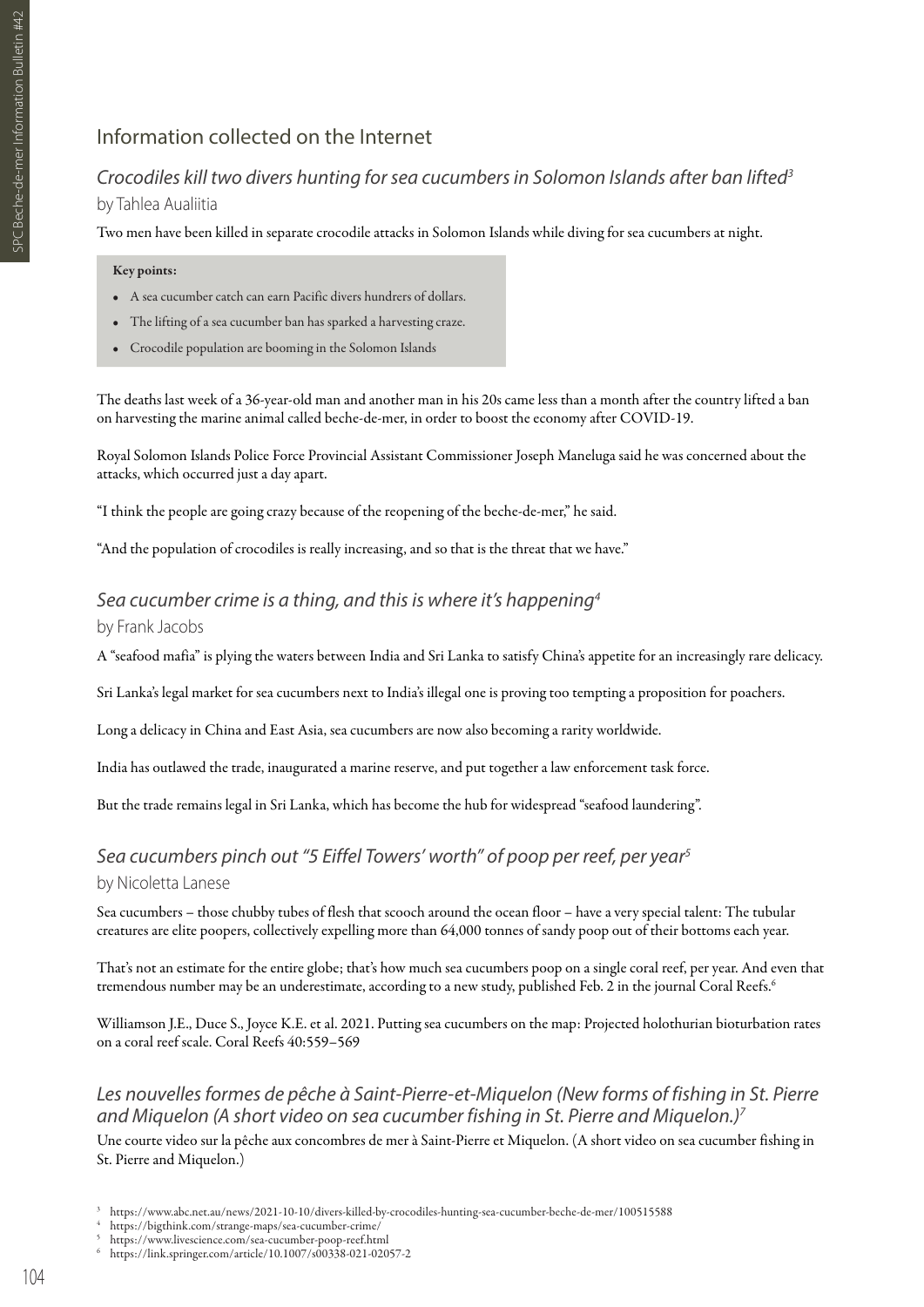## *Illegal trade in Africa's high-value marine products escalating8*

#### by Shem Oirere

Only six of the 30 African countries with sea cucumber resources have reported their export totals over the past decade, despite an escalating trend of underreporting and illegal trade of it and other high-value marine species in the region.

According to a report by TRAFFIC,<sup>9</sup> an international non-governmental organization that campaigns against illegal trade in wild animals and plants, the current illegal trade in high-value marine products between Africa and Asia – especially of species like seahorse, sea cucumber, and fish maw – is flourishing. That illegal trade is decimating the species' populations and denying several coastal communities means to a livelihood, the report found.

TRAFFIC based the report on findings of a study compiled in September 2020 showing "population declines, inadequate regulation, stretched law enforcement, and local communities impacted by illegal and unsustainable catch and trade."

"As the trade in fish maws, sea cucumbers, and seahorses from Africa to Asia increases in volume, we simultaneously see significant discrepancies in the reported imports and exports of products linked to these taxa," TRAFFIC Project Support Officer Simone Louw said. Louw also served as lead author of the reports.

The report said smuggling networks are taking advantage of existing legal shortcomings in some African countries to divert illegally harvested high-value marine products to international supply chains. Shark fins, abalone, sea cucumber, and fish maws are some of the most at-risk marine species in the illegal trade due to being "highly-prized luxury seafood products consumed as symbols of status of wealth," the report found.

The report's findings are consistent with previous observations with from the Food and Agriculture Organization of the United Nations (FAO), indicating in 12 of 30 countries in Africa and the Indian Ocean region the sea cucumber resource "appears to be overexploited or fully exploited."

The region, which FAO estimates to be producing at least one-third of the world's dried sea cucumber products, has also attempted various measures to address the overexploitation of the marine species, such as the imposition of total bans that "seem to be insufficient for a sustainable use of the resources."

The international trade in high-value marine products, the FAO said, is characterized by "by exports from the producer countries, imports in 'intermediates' such as Yemen and Dubai, and final markets, where the key role of China/Hong Kong/ Southeast Asia is most apparent."

The FAO estimated sea cucumber species *H. scabra,* found in various marine regions off Africa's coast, fetches up to USD 369 (EUR 305) per kilogram, making it one of the continent's highest-value marine products.

Kenya, Tanzania, Madagascar, and South Africa are some of the African countries where the underreported and illegal marine products trade or harvest is more pronounced, according to the report.

In Tanzania, a country formed after the 1964 union of Tanganyika (mainland) and the island of Zanzibar, a powerful smuggling cartel has taken advantage of legislative inconsistencies between the two territories to overexploit the sea cucumber. In mainland Tanzania, trade in sea cucumber is banned, but in Zanzibar it is legal to trade in the marine species, creating a loophole for the cartels to smuggle out sea cucumber and other high-value seafood, the report said.

"High demand, especially from East Asia, has resulted in an expanding marine product 'gold rush,' with more than 80 percent of African coastal states now exporting fish maw to Hong Kong Special Administrative Region alone," the report said.

In an effort to reverse this flourishing illegal trade in prized marine species, two sea cucumber species that mostly occur in the Western Indian Ocean – *Holothuria fuscogilva* and *H. nobilis* – have been listed under the Convention on International Trade in Endangered Species of Wild Fauna and Flora (CITES).

<sup>7</sup> https://www.facebook.com/france3/videos/515592209480496

<sup>8</sup> https://www.seafoodsource.com/news/environment-sustainability/illegal-trade-in-africa-s-high-value-marine-products-escalating

<sup>9</sup> https://www.traffic.org/publications/reports/sea-cucumber-trade-from-africa-to-asia/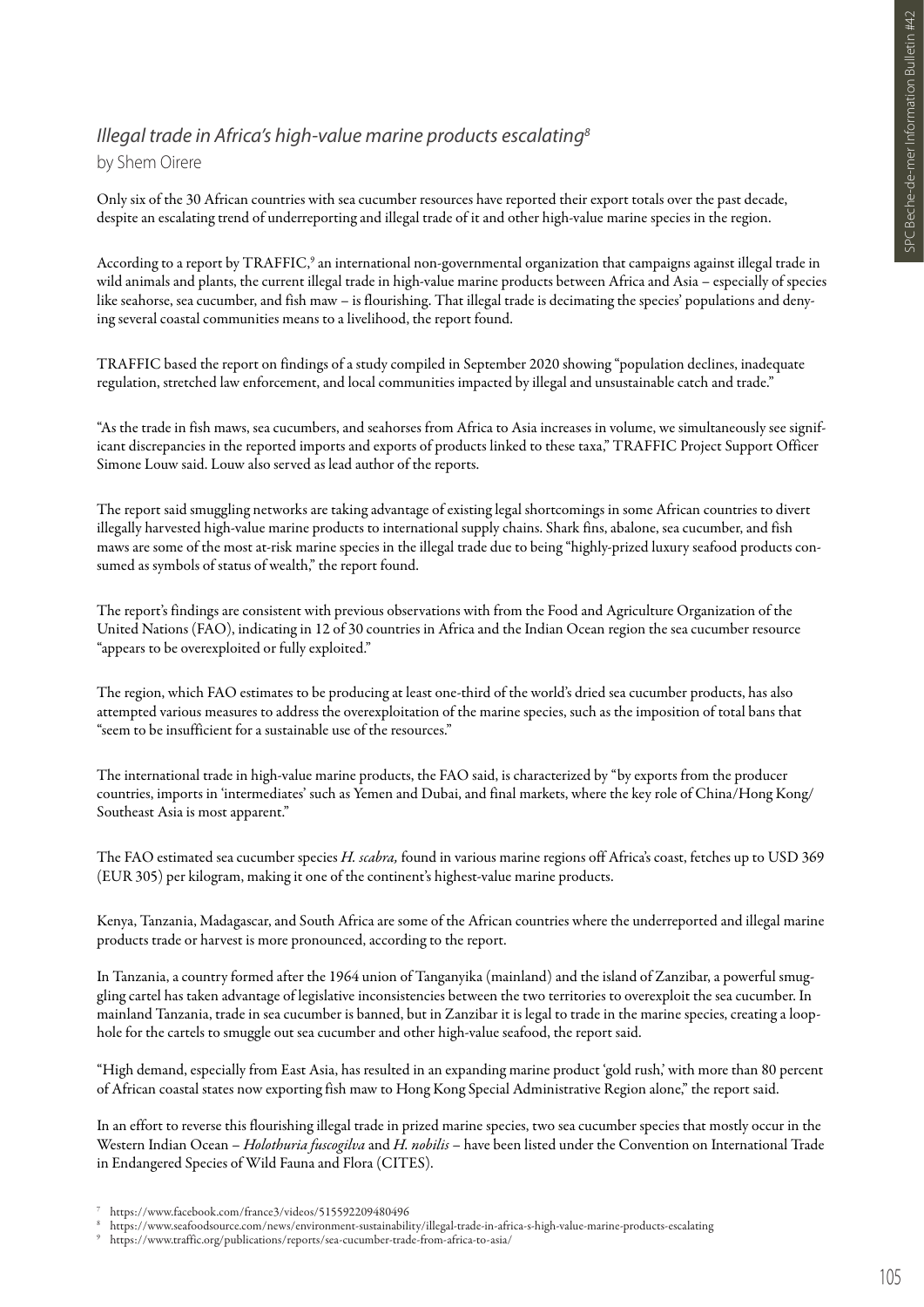The commercially exploited aquatic species were listed on CITES1 Appendix II in 2019, placing an obligation on customs officials across Eastern and Southern Africa "to identify these species from other non-listed species and grant export permits to adequately regulate international trade."

The report calls for urgent and immediate action in the short term to reverse the trend including increased regulation and closer scrutiny of trade through efforts like creating specific HS codes and investigating "discrepancies between African and Asian countries/territories."

Additionally, African governments, it said, should urgently probe the findings in the report "as it indicates significant levels of unsustainable and illegal harvest and trade, which is having a detrimental impact on target marine populations, and the local fishing communities that rely on them."

Shem Oirere is a Kenyan journalist who previously worked for daily newspapers as a general news correspondent, business reporter and sub-editor before turning to full-time freelancing. For the more than 20 years, he has covered various sectors of Africa's economy including agriculture, food processing, and maritime industries. A graduate of the University of South Africa, he has traveled within and outside Africa covering various industry events that have a bearing on the continent's economy on behalf of different international consumer and trade publications. He currently lives in Nairobi, Kenya.

## *COVID-19 fears driving medicinal interest, demand for sea cucumbers in China10* by Mark Godfrey

New Zealand Wild Catch Limited has reached an agreement with leading Chinese traditional medicine retailer Beijing Tongrentang for exclusive sales of dried and instant sea cucumber in New Zealand. One of the largest global retailers of traditional Chinese medicine, Beijing Tongrentang has eight stores in Auckland, New Zealand.

Chinese buyers are using sea cucumber as a home remedy to prevent infection from COVID-19, New Zealand Wild Catch Limited Co-Founder and CEO James Parfitt told SeafoodSource. The firm sells the gold tip sea cucumber (*Stichopus mollis*), which is native to New Zealand waters, under the Gold Tip brand.

"After a brief stop in sales in March, April 2020 Gold Tip sales have been very strong since the COVID outbreak, given the immune benefits of regular consumption of sea cucumber," Parfitt said. "But there is still room to grow by increasing harvest and processing in New Zealand and distribution capacity in China."

Parfitt said his brand has thrived during the pandemic due to Chinese customers' trust in the company's wild products and the company's policy of not using additives. Additionally, a study performed by researchers at Auckland University showed the company's products' bioactives compared favorably with farmed Chinese sea cucumber, Parfitt aid.

"Trade … is going well into formal offline channels in China," Parfitt said. "The New Zealand government has been very supportive and engaging since the COVID outbreak, meaning airfreight disruptions have been minimized."

Parfitt said his firm is still looking for one or two retail distributors in China "who fit with our channel strategy." He's also hoping to secure support from Beijing Tongrentang's affiliates in Southeast Asia "once travel opens up and we can meet faceto-face." The company has plans to expand sales in Japan and Singapore as well.

But Parfitt said he's encountering efforts to counterfeit his brand in many of his markets."There are still fake gold tip sea cucumber from Indonesia claiming to be New Zealand gold tip, as well as cheaper shallow-water black tip sea eggplant in New Zealand," he said. "But the encouraging thing for us is that consumers are starting to realize that irregular shape of gold tip is a good way to tell wild from farmed sea cucumber. We are seeing in the COVID climate repeat customers placing more value in function and health benefits rather than form and uniformity."

Sea cucumber prices in China rose year-on-year in 2020 and have remained strong, according to Djames Lim, CEO of the Lim Shrimp Organisation, which has been building a large indoor sea cucumber farming facility in northern China. "We plan to restart remaining construction after the winter season," he told SeafoodSource. COVID is restricting produce from being imported smoothly into China, complicating his company's business, Lim said.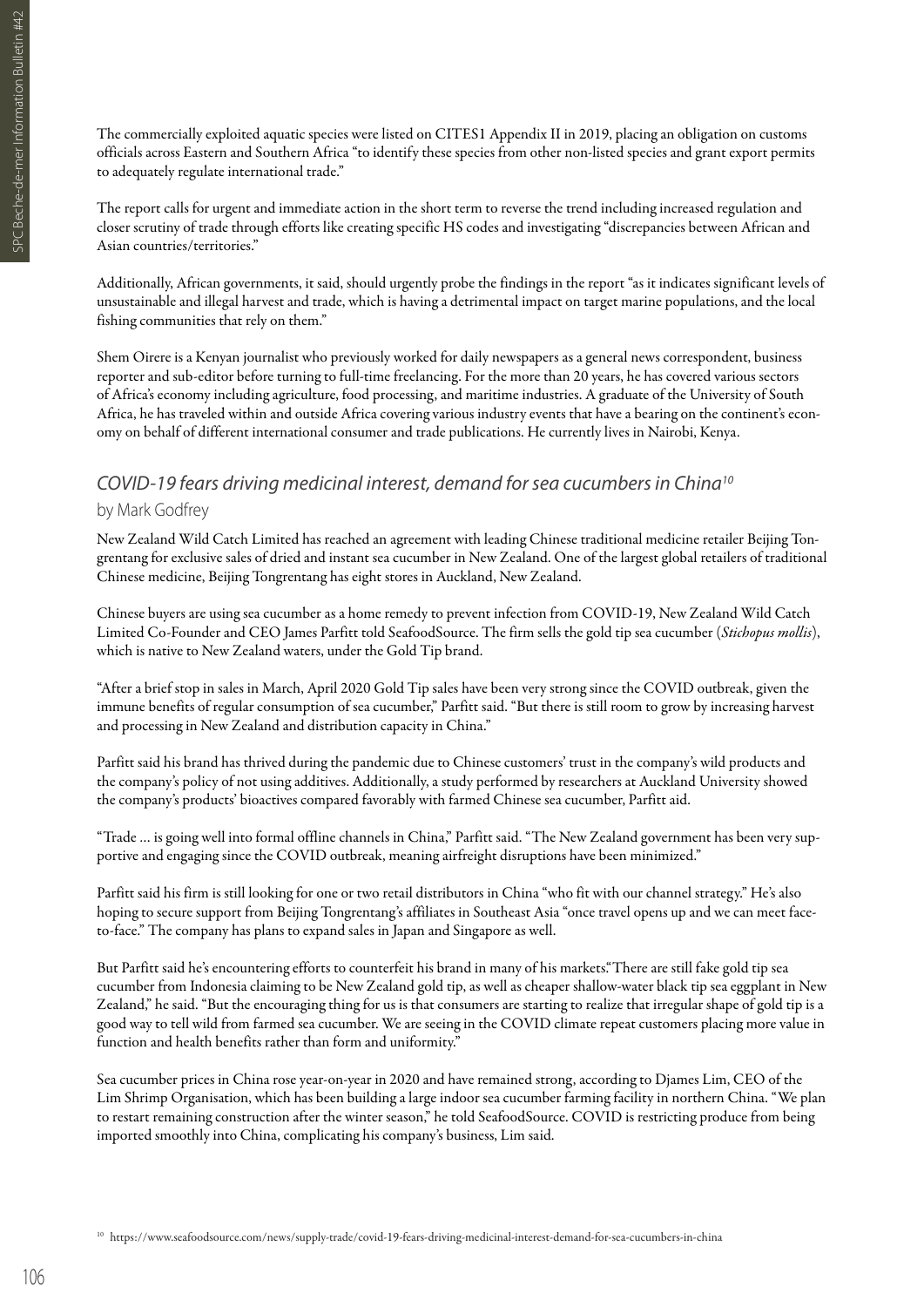#### *600 kg sea cucumber worth Rs 3 crore seized by Indian Coast Guard11*

#### by Sidharth MP

New Delhi: An Indian Coast Guard team in Tamil Nadu seized 600 kg of sea cucumber from a small boat that was involved in smuggling. Based on a tip-off, the ICG team at Mandapam, Ramanathapuram district, tracked the suspected vessel and laid a cordon to block its escape.

Subsequently, the boat was found to be anchored off Uchhipalli, Ramanathapuram on Tuesday (October 19, 2021) afternoon.

## *Coast Guard nabs two for attempted smuggling of 1.2 tonnes of sea cucumber12* by Sidharth MP

Chennai: The Indian Coast Guard in a joint operation with the Forest Department seized 1200 kg of sea cucumber being smuggled off the coast of Mandapam, Ramanathapuram district in Tamil Nadu on Tuesday ( July 6).

They arrested two persons who were trying to ship the consignment abroad illegally.

The joint patrol was initiated after intelligence was received regarding the illegal trans-shipment of sea cucumber in the late intervening hours of Monday and Tuesday. Operating in the dark of the night, the officials monitored the movement of a suspicious vessel and intercepted it.

"Boarding the vessel in the morning hours of Tuesday, officials recovered 100 gunny bags of sea cucumber weighing 1.2 tonnes and brought the two-crewed vessel to Mandapam North Fishing Harbour. Investigation revealed that the bags of Sea cucumber were meant to be shipped across the International Maritime Boundary Line (KMBL) under the cover of the night," the ICG said in a statement.

Sea cucumbers are an important constituent of the coral ecosystem and are categorised as an 'endangered species' with their harvest being banned under the Wildlife Protection Act of 2001. They play an important role in maintaining the health of marine ecosystems.

Much of the sea cucumbers smuggled out of Tamil Nadu go to Sri Lanka and other South-East Asian countries, where they are consumed as food and used to prepare medicines.

## *Indian Coast Guard seize two tonnes of endangered sea cucumber worth Rs 80 million13* by Sidharth MP

The boat along with seized sea cucumbers was brought to Mandapam and handed over to forest officials.

Chennai: Based on a tip-off, the Indian Coast Guard team at Mandapam, Ramanathapuram, Tamil Nadu seized a 2-ton shipment of marine species Sea Cucumber, that was being smuggled via Indian waters. Early on Sunday, Coast Guard teams in the Gulf of Mannar and Palk Bay areas tracked the boat and laid a cordon to block the suspect vessel at sea.

Sea cucumbers are an important constituent of the marine ecosystem as they play an important role in maintaining the health of the ecosystem. In India, Sea cucumber is treated as an endangered species listed under schedule 1 of the Wildlife Protection Act of 1972.

The boat which was found anchored 15 km off the Vedalai South locality in Mandapam was boarded and searched by an ICG team. The boarding team of ICG Hovercraft H-183 recovered 200 gunny bags of sea cucumber weighing 2000kg or 2 tons. The boat along with seized sea cucumbers was brought to Mandapam and handed over to forest officials. The value of seized sea cucumbers is said to be around Rs.8 crores.

<sup>11</sup> https://zeenews.india.com/india/600-kg-sea-cucumber-worth-rs-3-crore-seized-by-indian-coast-guard-2404074.htmlcrore

<sup>12</sup> https://zeenews.india.com/india/coast-guard-nabs-two-for-attempted-smuggling-of-1-2-tonnes-of-sea-cucumber-2374439.html

<sup>13</sup> https://www.wionews.com/india-news/indian-coast-guard-seizes-two-tonnes-of-endangered-sea-cucumber-worth-rs-80-million-414256